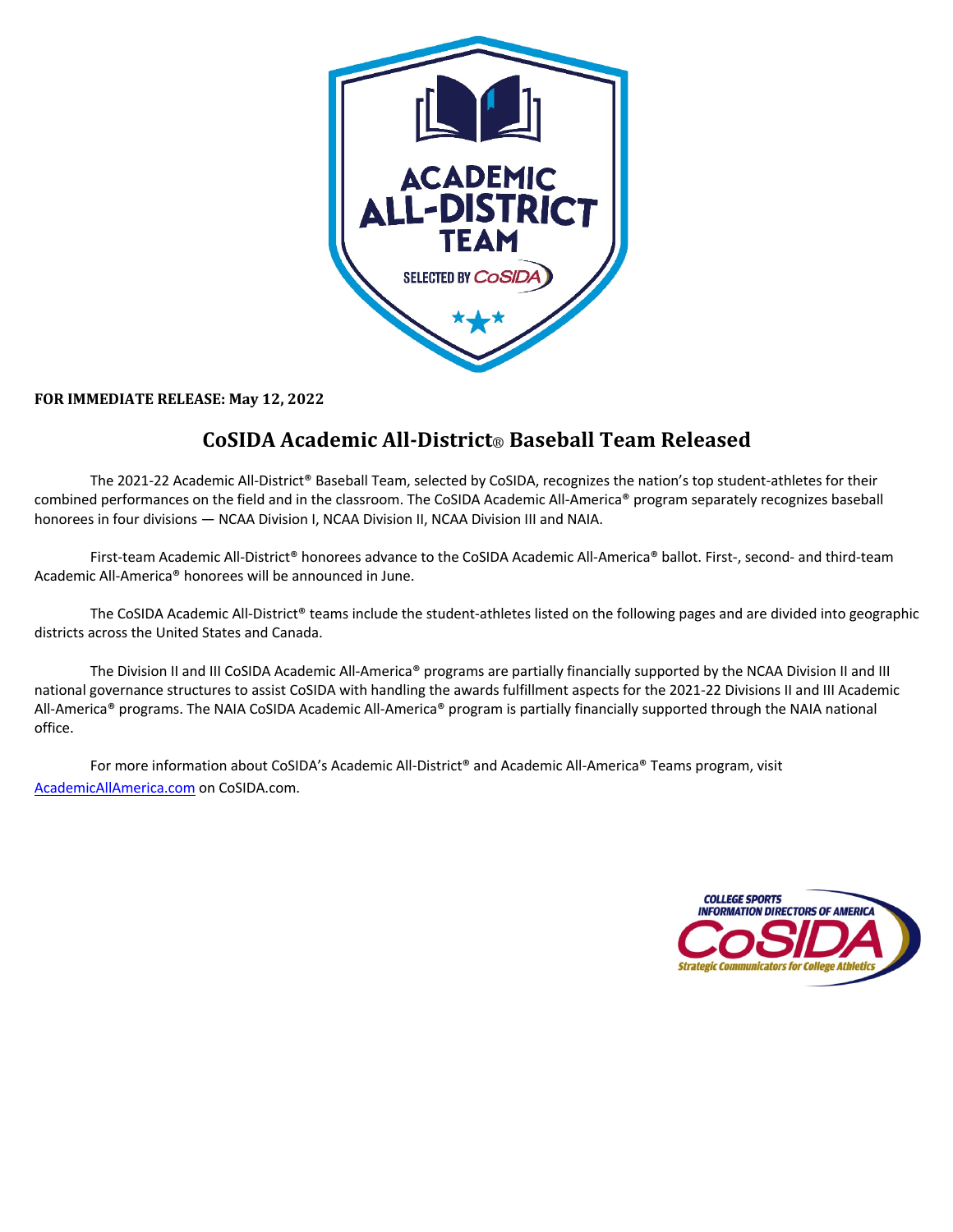

# **2022 Academic All-District**® **Baseball Team NCAA Division I**

## **NCAA DIVISION I – DISTRICT 1 (CT, MA, ME, NH, NY, RI, VT)**

|           | <b>FIRST TEAM</b>    |                           |            |     |                                |
|-----------|----------------------|---------------------------|------------|-----|--------------------------------|
| Pos.      | <b>Name</b>          | <b>School</b>             | <b>GPA</b> | Yr. | Major                          |
| P         | Joshua Loeschorn     | LIU                       | 3.91       | Sr. | <b>Computer Science</b>        |
| P         | Nathan Skinner       | Dartmouth College         | 3.60       | Sr. | Neuroscience                   |
| С         | <b>Matt Padre</b>    | <b>Manhattan College</b>  | 3.94/4.00  | Gr. | Accounting                     |
| IF        | Jake Berger          | <b>Harvard University</b> | 3.50       | So. | Economics                      |
| IF        | David Bermudez       | <b>Manhattan College</b>  | 3.78/3.75  | Gr. | <b>MBA</b>                     |
| IF        | Logan Bravo          | <b>Harvard University</b> | 3.38       | Jr. | Economics                      |
| IF        | Max Grant            | <b>Canisius College</b>   | 3.50       | So. | Sport Management               |
| IF        | <b>Brad Malm</b>     | University at Albany      | 3.59/3.33  | Gr. | <b>Business Administration</b> |
| IF.       | <b>Justin Murray</b> | Dartmouth College         | 3.32       | Sr. | Economics                      |
| OF        | Anthony D'Onofrio    | <b>Hofstra University</b> | 3.57       | Sr. | Management                     |
| <b>OF</b> | Kolton Freeman       | Dartmouth College         | 3.36       | Jr. | Economics / Government         |
| <b>OF</b> | <b>Ben Metzner</b>   | Yale University           | 3.91       | Jr. | History                        |
| <b>OF</b> | <b>Chris Snopek</b>  | <b>Harvard University</b> | 3.72       | So. | <b>Statistics</b>              |
| <b>OF</b> | <b>Matthew Woods</b> | <b>Bryant University</b>  | 3.73       | Sr. | Marketing                      |
| DH        | Mike Steffan         | <b>Canisius College</b>   | 3.98/3.88  | Gr. | Finance                        |
|           |                      |                           |            |     |                                |

### **NCAA DIVISION I – DISTRICT 2 (DC, DE, KY, MD, NJ, PA, WV) FIRST TEAM**

|           | .                   |                                    |            |     |                                               |
|-----------|---------------------|------------------------------------|------------|-----|-----------------------------------------------|
| Pos.      | Name                | School                             | <b>GPA</b> | Yr. | Major                                         |
| P.        | John Bakke          | Morehead State University          | 4.00/4.00  | Gr. | <b>Wellness Promotion</b>                     |
| P         | Chris Ludman        | University of Delaware             | 3.92/3.88  | Gr. | Finance / Business Administration             |
| C         | Matt Wood           | Pennsylvania State University      | 3.80       | Jr. | Supply Chain Management / Information Systems |
| IF        | Daniel Harris IV    | University of Kentucky             | 3.80/4.00  | Gr. | Sport, Fitness, & Recreation Management       |
| IF.       | David Marcano       | New Jersey Institute of Technology | 3.75/3.72  | Gr. | <b>Mechanical Engineering</b>                 |
| IF        | Ben Metzinger       | University of Louisville           | 3.51       | Sr. | Marketing                                     |
| IF.       | Nate Thomas         | Saint Joseph's University          | 3.68       | Sr. | Sports Marketing                              |
| OF        | Jake Artz           | Saint Joseph's University          | 3.80/3.89  | Gr. | Finance                                       |
| OF        | <b>Braden Barry</b> | West Virginia University           | 3.81       | So. | Finance                                       |
| OF.       | Cole Bartels        | Pennsylvania State University      | 3.51/3.92  | Gr. | <b>Business Analytics</b>                     |
| OF        | Alex Jacobs         | Morehead State University          | 3.76       | Gr. | Social Studies Education                      |
| <b>DH</b> | Nathan Blasick      | West Virginia University           | 3.95       | So. | Finance                                       |
|           |                     |                                    |            |     |                                               |

## **NCAA DIVISION I – DISTRICT 3 (NC, TN, VA)**

| Pos. | <b>Name</b>         | <b>School</b>                  | <b>GPA</b> | Yr. | Maior                                              |
|------|---------------------|--------------------------------|------------|-----|----------------------------------------------------|
|      | Thomas Harrington   | Campbell University            | 3.81       | So. | Kinesiology                                        |
|      | Jake Kuchmaner      | East Carolina University       | 3.80/3.90  | Gr. | Management (U) / Kinesiology (G)                   |
| C    | Evan Russell        | University of Tennessee        | 3.42/4.00  | Gr. | Finance (U) / Ag. Leadership, Education, Comm. (G) |
| IF   | <b>Matt Coutney</b> | <b>Old Dominion University</b> | 3.40       | Sr. | Leadership / Business                              |
| IF   | Jake Gelof          | University of Virginia         | 3.71       | So. | Media Studies                                      |
| IF   | Zach Ketterman      | Western Carolina University    | 3.87       | Jr. | Finance                                            |
| IF   | Luc Lipcius         | University of Tennessee        | 3.34/3.96  | Gr. | Aerospace Engineering (U) / MBA & Engineering (G)  |
| IF   | Jorel Ortega        | University of Tennessee        | 3.31       | Jr. | Sociology & Criminal Justice                       |
| OF   | Aaron Anderson      | Liberty University             | 4.00/4.00  | Gr. | <b>MBA</b>                                         |
| OF   | Jordan Beck         | University of Tennessee        | 3.51       | Jr. | Anthropology                                       |
| OF.  | R.J. Schreck        | Duke University                | 3.76       | Sr. | <b>Computer Science</b>                            |
| DH   | <b>Chad Knight</b>  | Duke University                | 3.73       | Jr. | Economics                                          |

| A       | Yr. | Major                                              |
|---------|-----|----------------------------------------------------|
| :1      | So. | Kinesiology                                        |
| 0/3.90  | Gr. | Management (U) / Kinesiology (G)                   |
| .2/4.00 | Gr. | Finance (U) / Ag. Leadership, Education, Comm. (G) |
| 0       | Sr. | Leadership / Business                              |
| '1      | So. | <b>Media Studies</b>                               |
| :7      | Jr. | Finance                                            |
| 4/3.96  | Gr. | Aerospace Engineering (U) / MBA & Engineering (G)  |
| :1      | Jr. | Sociology & Criminal Justice                       |
| 0/4.00  | Gr. | <b>MBA</b>                                         |
| ا;      | Jr. | Anthropology                                       |
| 6       | Sr. | <b>Computer Science</b>                            |
| ΄3      | Jr. | Economics                                          |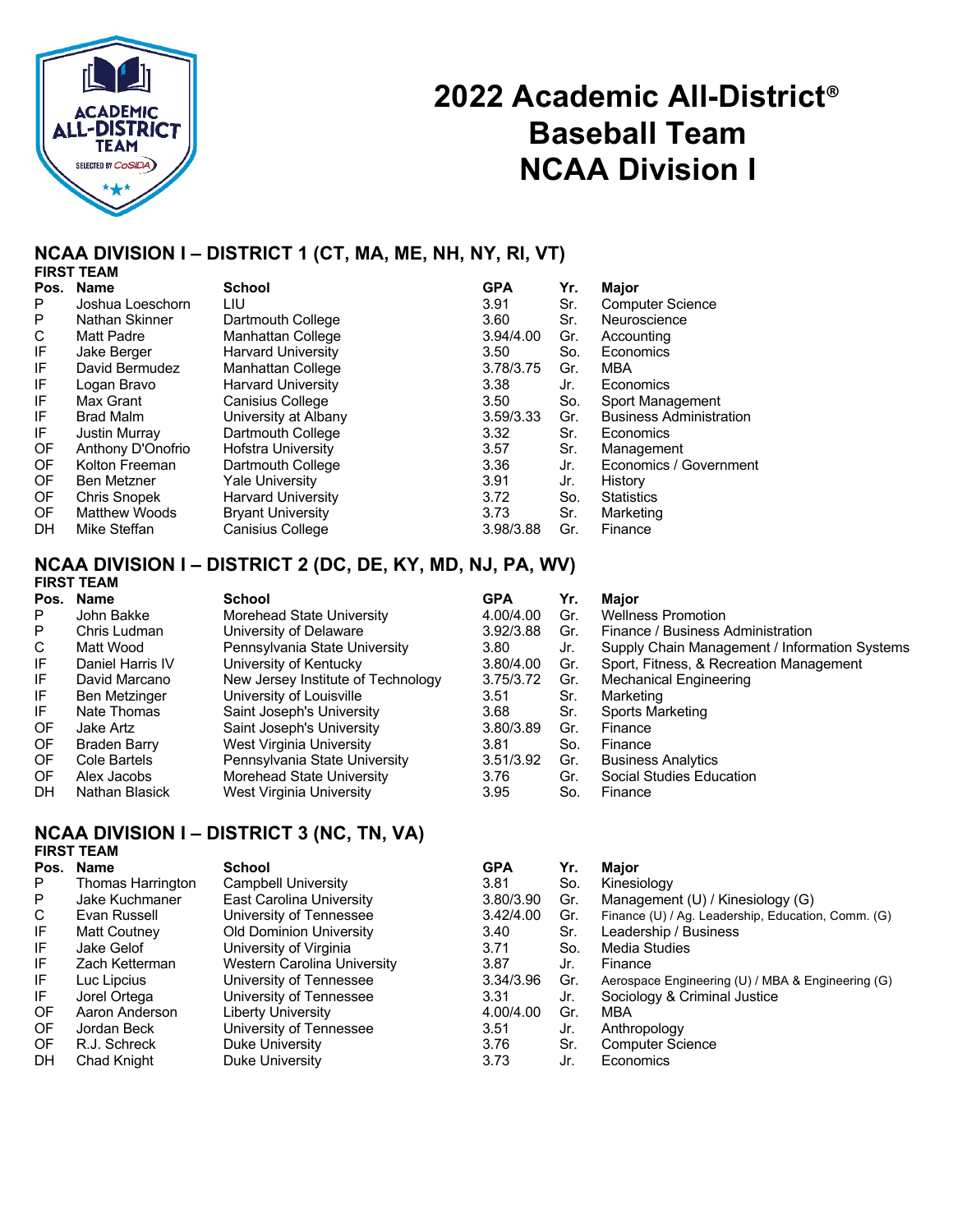

# **2022 Academic All-District**® **Baseball Team NCAA Division I**

#### **NCAA DIVISION I – DISTRICT 4 (AL, FL, GA, PR, SC) FIRST TEAM**

|      | <b>FIRƏI I CANI</b> |                               |            |     |                                                   |
|------|---------------------|-------------------------------|------------|-----|---------------------------------------------------|
| Pos. | <b>Name</b>         | <b>School</b>                 | <b>GPA</b> | Yr. | <b>Maior</b>                                      |
| P    | Hunter Barco        | University of Florida         | 3.43       | Jr. | Economics                                         |
| P    | John Medich         | Georgia Tech                  | 3.93/3.81  | Gr. | Quantitative & Computational Finance              |
| C.   | Alex Carignan       | Jacksonville State University | 3.93/3.93  | Gr. | MBA (G) / Sport Management (G)                    |
| IF   | Ryan Galanie        | Wofford College               | 3.79       | Jr. | Computer Science / Spanish                        |
| IF   | Reid Homan          | University of North Alabama   | 4.004.00   | Gr. | MBA - Information System (G)                      |
| IF   | Andrew Jenkins      | Georgia Tech                  | 3.79       | Jr. | <b>Business Administration</b>                    |
| IF   | <b>Tyler Simon</b>  | Kennesaw State University     | 3.51/4.00  | Gr. | Biology (U) / Healthcare Mgmt. & Informatics (G)  |
| IFI  | Drew Williamson     | University of Alabama         | 3.50       | Sr. | Management                                        |
| OF.  | Ben Anderson        | University of Georgia         | 3.56/3.89  | Gr. | Biochemistry (U) / Comp. Biomedical Sciences (G)  |
| OF   | <b>Brock Edge</b>   | University of North Florida   | 4.00/3.82  | Gr. | Business Analytics (G)                            |
| OF   | <b>Brian Ellis</b>  | Florida Gulf Coast University | 3.79/4.00  | Gr. | Exercise Science (U) / Health Services Admin. (G) |
| OF.  | Tommy Seidl         | University of Alabama         | 3.35/3.80  | Gr. | Economics (U) / MBA (G)                           |
| DН   | Owen Diodati        | University of Alabama         | 4.00       | Jr. | Finance                                           |

### **NCAA DIVISION I – DISTRICT 5 (IL, IN, MI, OH) FIRST TEAM**

| Pos. | <b>Name</b>            | <b>School</b>                                  | <b>GPA</b> | Yr. | <b>Major</b>                                 |
|------|------------------------|------------------------------------------------|------------|-----|----------------------------------------------|
| P    |                        | John Michael Bertrand University of Notre Dame | 3.43/3.30  | Gr. | Marketing & Strategy                         |
| P    | Jackson Smeltz         | <b>Purdue University</b>                       | 3.68       | Sr. | Farm Management                              |
| C.   | Kyle Gurney            | <b>Bowling Green State University</b>          | 3.96       | Jr. | <b>Business Analytics &amp; Intelligence</b> |
| IF.  | Lucas DiLuca           | Eastern Illinois University                    | 3.58       | Sr. | Kinesiology                                  |
| IF   | Jake McCaw             | Illinois State University                      | 3.92/4.00  | Gr. | Business Information Systems (U) / MBA (G)   |
| IF   | Connor O'Brien         | <b>Bradley University</b>                      | 3.40       | Sr. | Management & Leadership                      |
| IF   | Daniel Warkentin       | Eastern Michigan University                    | 3.67/3.67  | Gr. | Sport Management                             |
| OF.  | Ryan Cermak            | <b>Illinois State University</b>               | 3.73       | Jr. | Parks & Recreation Management                |
| OF.  | <b>Griffin Merritt</b> | University of Cincinnati                       | 3.90       | Sr. | <b>Biological Sciences</b>                   |
| OF.  | Amir Wright            | <b>Ball State University</b>                   | 3.40/3.44  | Gr. | <b>Public Relations</b>                      |
| DН   | Aaron Steinhart        | <b>Butler University</b>                       | 3.59       | Jr. | Entrepreneurship & Innovation                |

### **NCAA DIVISION I – DISTRICT 6 (AR, IA, LA, MN, MO, MS, MT, ND, SD, WI, WY) FIRST TEAM**

| Pos.      | Name                   | <b>School</b>                   | <b>GPA</b> | Yr. | Major                                           |
|-----------|------------------------|---------------------------------|------------|-----|-------------------------------------------------|
| P.        | Jonathan Fincher       | Louisiana Tech University       | 3.90       | Gr. | Biology (U) / Kinesiology & Health Sciences (G) |
| P.        | Tristen Roehrich       | North Dakota State University   | 3.80       | Jr. | <b>Business</b>                                 |
| C         | <b>Chase Stanke</b>    | University of Minnesota         | 3.90/4.00  | Gr. | Finance (U) / Election Administration (G)       |
| IF        | <b>Brock Anderson</b>  | North Dakota State University   | 3.75       | Jr. | <b>Business</b>                                 |
| IF        | Jack Kelly             | University of Minnesota         | 3.57       | Sr. | Finance                                         |
| IF        | Drew Stahl             | University of Minnesota         | 3.61       | Jr. | <b>Business Marketing Education</b>             |
| IF        | RJ Yeager              | Mississippi State University    | 4.00/4.00  | Gr. | Workforce Education Leadership                  |
| OF.       | Jess Davis             | Mississippi State University    | 4.00/4.00  | Gr. | Workforce Education Leadership                  |
| OF        | <b>Julian Gonzales</b> | <b>McNeese State University</b> | 3.94       | Sr. | Biology - Pre-medicine                          |
| <b>OF</b> | Steele Netterville     | Louisiana Tech University       | 3.93       | Gr. | Biology (U) / Kinesiology & Health Sciences (G) |
| <b>OF</b> | Braydon Webb           | University of Arkansas          | 4.00/4.00  | Gr. | <b>Operations Management</b>                    |
| <b>DH</b> | Cam Cratic             | Missouri State University       | 3.81       | Sr. | Sociology                                       |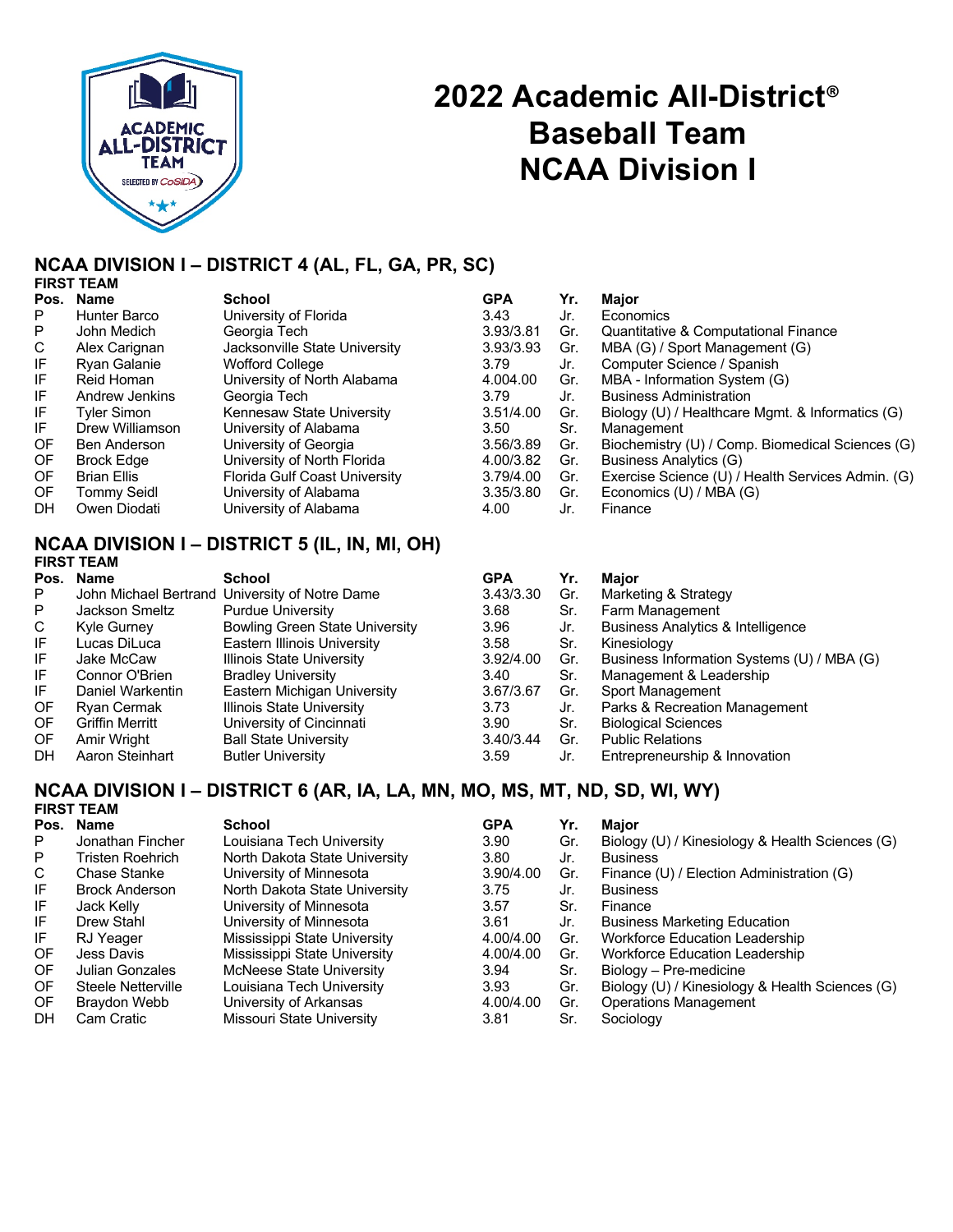

# **2022 Academic All-District**® **Baseball Team NCAA Division I**

## **NCAA DIVISION I – DISTRICT 7 (CO, ID, KS, NE, NM, NV, OK, TX)**

|      | <b>FIRST TEAM</b>      |                                                |            |     |                                                              |
|------|------------------------|------------------------------------------------|------------|-----|--------------------------------------------------------------|
| Pos. | Name                   | School                                         | <b>GPA</b> | Yr. | Major                                                        |
| P    | <b>Bryce Osmond</b>    | Oklahoma State University                      | 3.33       | Jr. | Management Information Systems                               |
| P    | Jacob Palisch          | Texas A&M University                           | 3.45/4.00  | Gr. | Management Information Systems (G)                           |
| P    | Luke Savage            | TCU                                            | 4.00       | So. | Graphic Design / Political Science                           |
| P    | <b>Tyler Thomas</b>    | <b>Baylor University</b>                       | 3.66       | Gr. | Health, Kinesiology & Leisure Studies (U) / Sports Mgmt. (G) |
| С    | <b>Griffin Everitt</b> | University of Nebraska                         | 3.83       | Sr. | Sports Media & Communication                                 |
| IF   | Marcus Brown           | Oklahoma State University                      | 3.95       | So. | Marketing                                                    |
| IF   | Jace Jung              | Texas Tech Universitv                          | 3.72       | So. | Sport Management                                             |
| IF   | Jackson Loftin         | <b>Oral Roberts University</b>                 | 3.74/4.00  | Gr. | Accounting (U) / MBA (G)                                     |
| IF   |                        | Kemuel Thomas-Rivera Tarleton State University | 4.00/4.00  | Gr. | Kinesiology                                                  |
| 0F   | Easton Murrell         | Texas Tech Universitv                          | 3.31       | Sr. | <b>Communication Studies</b>                                 |
| OF.  | <b>Dyland Phillips</b> | Kansas State University                        | 3.63       | Jr. | Finance                                                      |
| OF   | Jake Thompson          | Oklahoma State University                      | 3.72/4.00  | Gr. | University Studies & Business (U) / Leisure Studies (G)      |
| 0F   | Jordan Thompson        | Texas A&M Universitv                           | 3.54       | Jr. | University Studies - Leadership Studies                      |
| OF.  | Caeden Trenkle         | Oklahoma State University                      | 3.97       | Jr. | Sports Management                                            |
| DH.  | Tavlor Daniell         | Tarleton State University                      | 4.00/4.00  | Gr. | Kinesiology (G)                                              |

#### **NCAA DIVISION I – DISTRICT 8 (AK, AZ, CA, HI, OR, UT, WA, Canada) FIRST TEAM**

| .                     |                                    |            |     |                                  |
|-----------------------|------------------------------------|------------|-----|----------------------------------|
| Name<br>Pos.          | School                             | <b>GPA</b> | Yr. | Major                            |
| <b>Gabriel Hughes</b> | Gonzaga University                 | 3.61       | Sr. | Biology                          |
| Alex Williams         | <b>Stanford University</b>         | 3.42       | Sr. | Management Science & Engineering |
| Kody Huff             | <b>Stanford University</b>         | 3.53       | Jr. | Management Science & Engineering |
| <b>Brett Barrera</b>  | <b>Stanford University</b>         | 3.54       | Jr. | Science, Technology & Society    |
| Dalton Bowling        | San Jose State University          | 3.79       | Jr. | <b>Communication Studies</b>     |
| Carter Graham         | <b>Stanford University</b>         | 3.68       | So. | Undeclared                       |
| Jack Smith            | Washington State University        | 4.00/4.00  | Gr. | MBA (G)                          |
| Jag Burden            | University of California, Berkeley | 3.73       | So. | Undeclared                       |
| <b>Brock Jones</b>    | <b>Stanford University</b>         | 3.59       | Jr. | Science, Technology & Society    |
| Nathan Manning        | University of California, Berkeley | 3.42       | Jr. | <b>Political Science</b>         |
| Wade Meckler          | Oregon State University            | 3.71       | Sr. | <b>Business &amp; Finance</b>    |
| Tanner O'Tremba       | University of Arizona              | 4.00       | Sr. | Psychology                       |
| Jacob McKeon          | <b>Washington State University</b> | 3.98       | Jr. | Kinesiology                      |
|                       |                                    |            |     |                                  |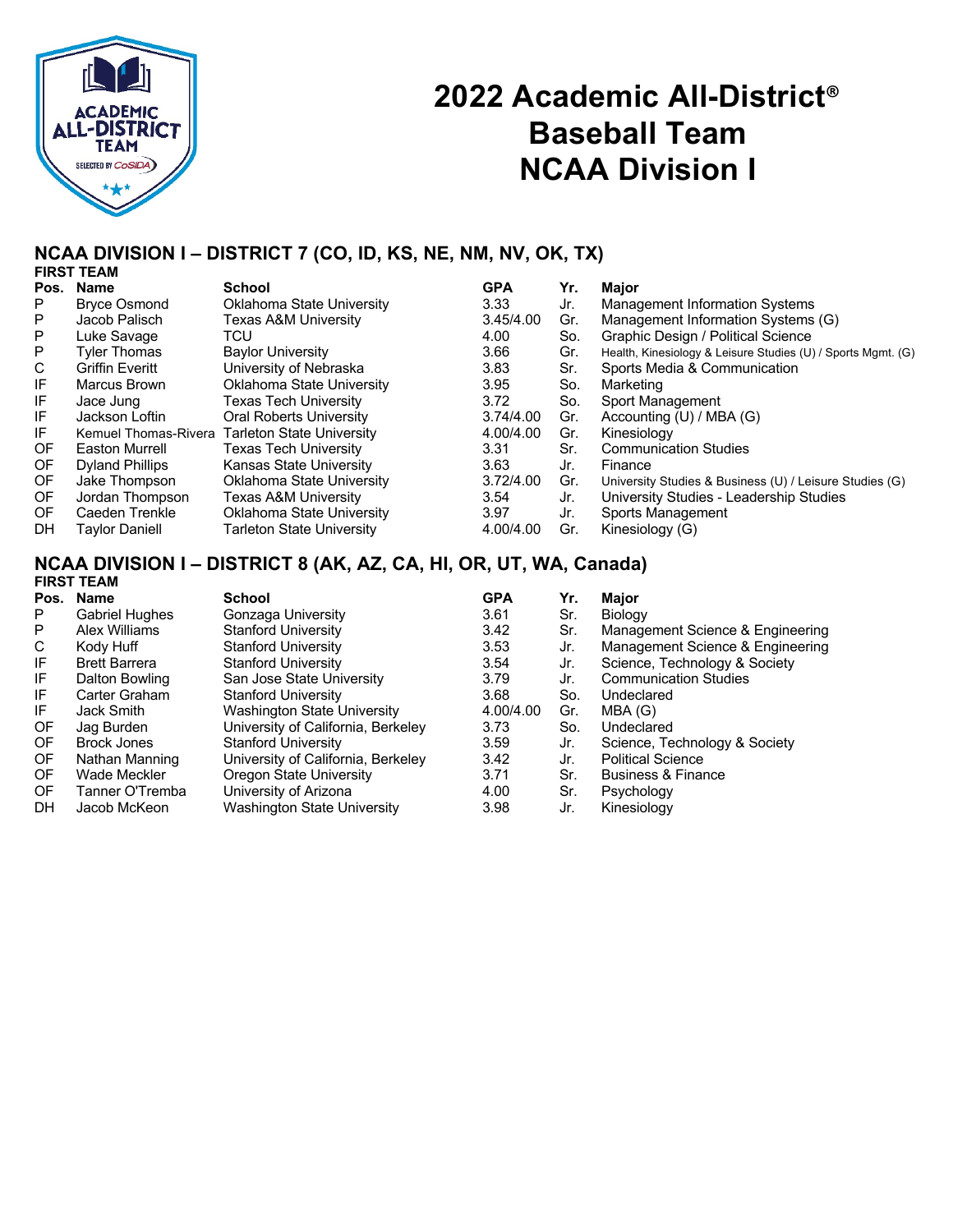

# **2022 Academic All-District**® **Baseball Team NCAA Division II**

#### **NCAA DIVISION II – DISTRICT 1 (Central Atlantic, East Coast, Northeast 10) FIRST TEAM**

|      | <b>FINƏI I LANI</b>   |                             |            |     |                                              |
|------|-----------------------|-----------------------------|------------|-----|----------------------------------------------|
| Pos. | Name                  | <b>School</b>               | <b>GPA</b> | Yr. | Major                                        |
| P    | Jem Sisco             | Thomas Jefferson University | 3.83       | Sr. | Finance                                      |
| P    | <b>Billy Wildeman</b> | <b>Molloy College</b>       | 3.82/4.00  | Gr. | Education                                    |
| C    | Marshall Awtry        | Goldey-Beacom College       | 3.53       | Sr. | Psychology                                   |
| IF   | Andrew Bianco         | University of New Haven     | 3.62       | Jr. | <b>Business Management</b>                   |
| IF   | Nolan Giblin          | Mercy College               | 3.90       | Jr. | <b>Business Administration &amp; Finance</b> |
| IF   | <b>Conall Roberts</b> | University of Bridgeport    | 3.56/3.82  | Gr. | Analytics                                    |
| IF   | Ty Syta               | Le Moyne College            | 4.00       | Sr. | Chemistry                                    |
| OF   | Conor Kiely           | Stonehill College           | 3.77       | Jr. | Finance                                      |
| OF   | <b>Ryan Sawyer</b>    | Thomas Jefferson University | 3.71       | Jr. | Management                                   |
| OF.  | Liam Sears            | <b>Bentley University</b>   | 3.43       | Sr. | Economics / Finance                          |
| OF   | Tyler Wells           | University of New Haven     | 3.97       | Jr. | Communications                               |
|      |                       |                             |            |     |                                              |

### **NCAA DIVISION II – DISTRICT 2 (Central Intercollegiate, Mountain East, Pennsylvania State) FIRST TEAM**

|      | .                      |                                 |            |     |                                        |
|------|------------------------|---------------------------------|------------|-----|----------------------------------------|
| Pos. | Name                   | <b>School</b>                   | <b>GPA</b> | Yr. | <b>Major</b>                           |
| P    | Jarrett Heilman        | Mercyhurst University           | 3.38       | So. | <b>Business</b>                        |
| P    | <b>Andrew Neff</b>     | Concord University              | 3.78       | Jr. | <b>Business Administration</b>         |
| C    | <b>Connor Hamilton</b> | <b>Slippery Rock University</b> | 3.91       | Sr. | Petroleum Engineering                  |
| IF   | Mike Ferrara           | <b>West Chester University</b>  | 3.78       | Sr. | <b>Business Management</b>             |
| IF   | Jimmy Losh             | Millersville University         | 3.80       | Sr. | Psychology                             |
| IF   | <b>Ben Ross</b>        | Notre Dame College              | 3.43       | Sr. | Management                             |
| IF   | <b>Anthony Stehlin</b> | Concord University              | 3.78/3.50  | Gr. | Business Administration (U) / MBA (G)  |
| IF   | Josh Surowiec          | Mercyhurst University           | 3.75       | Sr. | Intelligence Studies                   |
| OF   | Luke Cantwell          | West Chester University         | 3.53       | Sr. | <b>Business Management</b>             |
| OF   | Alex Robenolt          | <b>Slippery Rock University</b> | 3.65       | Sr. | Finance                                |
| OF.  | <b>Bren Taylor</b>     | Millersville University         | 3.34       | Jr. | <b>Mathematics</b>                     |
| DH   | Eddie Morris           | <b>Slippery Rock University</b> | 3.92       | Jr. | <b>Health &amp; Physical Education</b> |

## **NCAA DIVISION II – DISTRICT 3 (Conference Carolinas, Peach Belt, South Atlantic)**

|      | <b>FIRST TEAM</b>        |                                |            |     |                                |
|------|--------------------------|--------------------------------|------------|-----|--------------------------------|
| Pos. | Name                     | <b>School</b>                  | <b>GPA</b> | Yr. | Major                          |
| P    | Corey Avant              | Wingate University             | 4.00       | So. | <b>Mathematics</b>             |
| P    | Branden Kunz             | <b>UNC Pembroke</b>            | 3.96/4.00  | Gr. | <b>Business Administration</b> |
| C    | Logan McNeely            | Wingate University             | 3.69       | Gr. | Exercise Science (U) / MBA (G) |
| IF   | <b>Isaac Bouton</b>      | Columbus State University      | 3.59       | Jr. | Management                     |
| IF   | Zach Boze                | Carson-Newman University       | 3.66       | Jr. | <b>Business Management</b>     |
| IF   | Kilian Daughtry          | Carson-Newman University       | 3.50/4.00  | Gr. | Exercise Science (U) MBA (G)   |
| IF.  | <b>Wellington Guzman</b> | <b>UNC Pembroke</b>            | 3.54       | Sr. | Information Technology         |
| 0F   | Nicholas Brassington     | Queens University of Charlotte | 3.60/3.59  | Gr. | Finance                        |
| 0F   | Wade Cuda                | Lenoir-Rhyne University        | 3.87       | Sr. | Accounting                     |
| OF.  | Rome Wallace             | Young Harris College           | 3.87       | Sr. | Biology                        |
| DH   | Nik Levensteins          | University of North Georgia    | 3.82       | Sr. | Finance                        |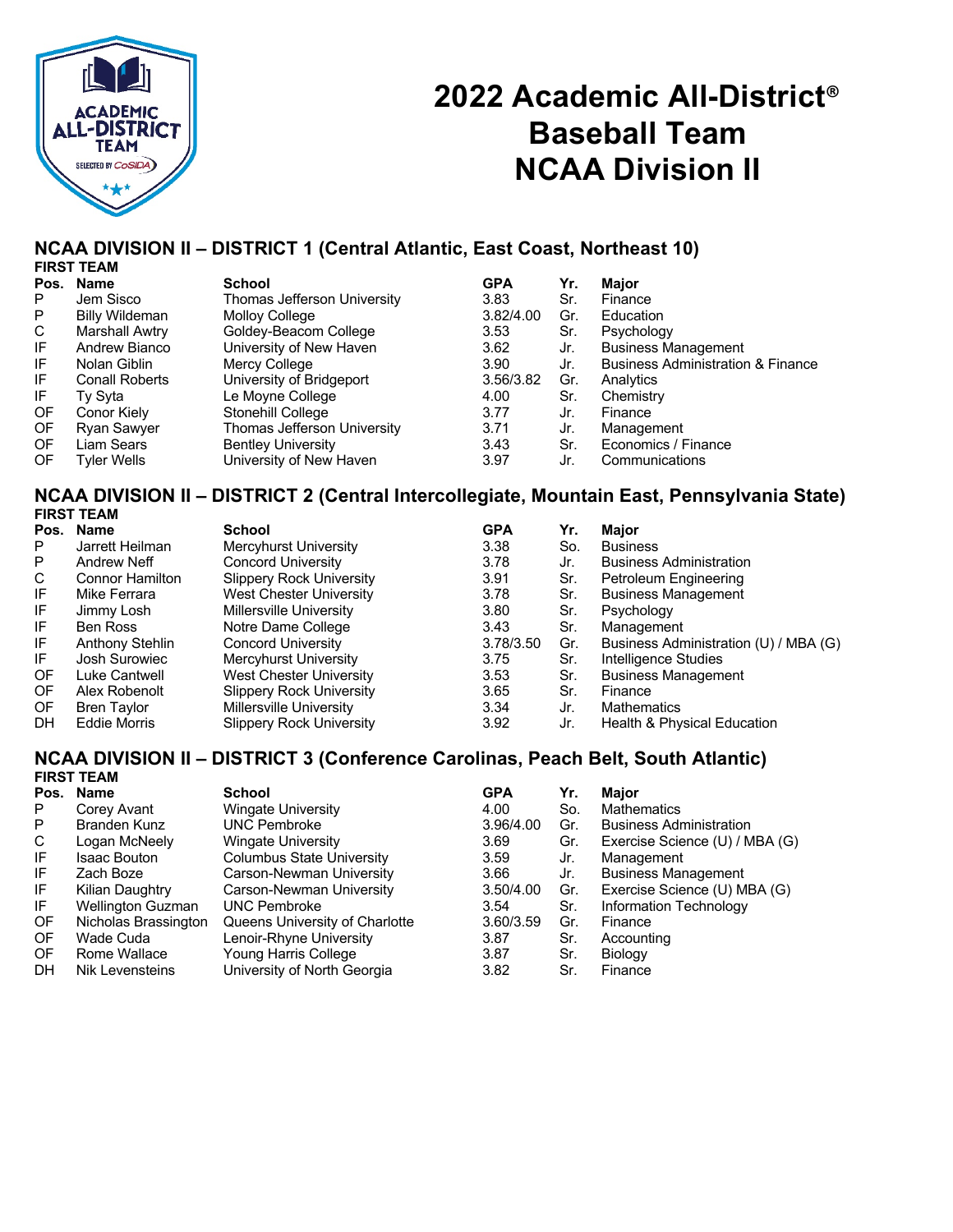

# **2022 Academic All-District**® **Baseball Team NCAA Division II**

## **NCAA DIVISION II – DISTRICT 4 (Great Lakes Intercollegiate, Great Lakes Valley, Great Midwest)**

| <b>FIRST TEAM</b>   |                                    |            |     |                                |
|---------------------|------------------------------------|------------|-----|--------------------------------|
| <b>Name</b><br>Pos. | School                             | <b>GPA</b> | Yr. | Major                          |
| <b>Blake Begner</b> | University of Illinois Springfield | 4.00       | Sr. | History                        |
| Karter Fitzpatrick  | <b>Wayne State University</b>      | 3.82       | Jr. | Civil Engineering              |
| Lucas McNew         | University of Southern Indiana     | 3.81/4.00  | Gr. | Management (U) / MBA (G)       |
| Brandon Bannon      | University of Illinois Springfield | 3.50       | Sr. | <b>Business Administration</b> |
| Alex Epp            | William Jewell College             | 3.92       | Jr. | Civil Engineering              |
| Aaron Mann          | Drury University                   | 3.65       | Sr. | Economics                      |
| Griffin Stevens     | <b>Tiffin University</b>           | 3.79       | Sr. | Finance                        |
| Kal Youngquist      | University of Illinois Springfield | 3.66       | Sr. | <b>Business Administration</b> |
| Austin Alderman     | University of Illinois Springfield | 3.71       | Sr. | <b>Exercise Science</b>        |
| Lewis Beals         | Hillsdale College                  | 4.00       | Jr. | <b>Biology</b>                 |
| Anthony Hansen      | William Jewell College             | 3.56       | Sr. | Economics                      |
| Tim Zeller          | <b>Ashland University</b>          | 3.34       | Sr. | <b>Exercise Science</b>        |
|                     |                                    |            |     |                                |

### **NCAA DIVISION II – DISTRICT 5 (Gulf South, Southern Intercollegiate, Sunshine State) FIRST TEAM**

|     | Pos. Name            | <b>School</b>                   | <b>GPA</b> | Yr. | <b>Maior</b>                                                    |
|-----|----------------------|---------------------------------|------------|-----|-----------------------------------------------------------------|
| P   | Alexander Carpenter  | Florida Tech                    | 4.00/4.00  | Gr. | Psychology (U) / MBA (G)                                        |
| P   | J.C. Carrell         | Embry-Riddle University (Fla.)  | 3.91       | Sr. | Aeronautics / Air Traffic Management                            |
| P   | Chris Lopez          | <b>Barry University</b>         | 3.51       | Sr. | Criminology                                                     |
| P   | Nathan Madei         | Florida Southern College        | 3.30       | Sr. | Sport Business Management                                       |
| P   | Danny Vazquez        | <b>Barry University</b>         | 3.35       | Sr. | Management                                                      |
| P   | Jaylyn Whitehead     | Rollins College                 | 3.88       | Sr. | <b>Business Administration</b>                                  |
| C   | Zach Feaster         | Auburn University at Montgomery | 3.58/4.00  | Gr. | <b>Management Information Systems</b>                           |
| IF  | Chase Achuff         | Rollins College                 | 4.00       | Sr. | Human Resource Management                                       |
| IF  | Jacob Barlow         | Delta State University          | 3.69/3.34  | Gr. | Environmental Science (U) / Health, Phys.I Ed. & Recreation (G) |
| IF  | Drew Ehrhard         | University of Tampa             | 3.66/3.66  | Gr. | Entrepreneurship (G)                                            |
| IF  | Hayden White         | Delta State University          | 3.75/4.00  | Gr. | Biology (U) / Biology (G)                                       |
| OF  | Jackson Ceman        | Auburn University at Montgomery | 3.68       | Jr. | Management                                                      |
| OF. | <b>Blayke Dendy</b>  | Delta State University          | 3.45       | Jr. | Biology                                                         |
| OF. | Nick Santucci        | Rollins College                 | 3.54       | Sr. | Human Resource Management                                       |
| DH  | <b>Grant Akridge</b> | Spring Hill College             | 3.64       | Sr. | Civil Engineering                                               |
|     |                      |                                 |            |     |                                                                 |

#### **NCAA DIVISION II – DISTRICT 6 (Lone Star, Rocky Mountain) FIRST TEAM**

|      | 1 1117. I LAM           |                                         |            |     |                                       |
|------|-------------------------|-----------------------------------------|------------|-----|---------------------------------------|
| Pos. | Name                    | School                                  | <b>GPA</b> | Yr. | Major                                 |
| P    | <b>Blake Rohm</b>       | Colorado Mesa University                | 4.00       | Sr. | <b>Business Economics</b>             |
| P    | Kevin Zapanta           | Colorado School of Mines                | 3.68       | Sr. | <b>Mechanical Engineering</b>         |
| C    | Spencer Bramwell        | Colorado Mesa University                | 3.61       | Sr. | <b>Health &amp; Fitness Promotion</b> |
| IF   | Jordan Gochenour        | University of Texas at Tyler            | 3.95       | Jr. | <b>Business Administration</b>        |
| IF   | Luis Navarro            | Lubbock Christian University            | 3.69       | Sr. | <b>Humanities</b>                     |
| IF   | <b>Bill Ralston</b>     | Metropolitan State University of Denver | 3.33       | Sr. | Communications                        |
| IF   | <b>Harrison Rodgers</b> | Colorado Mesa University                | 3.89       | Jr. | Sport Management                      |
| OF   | Eduardo Acosta          | Lubbock Christian University            | 3.60       | Jr. | Management                            |
| OF   | Ryan Johnson            | West Texas A&M University               | 3.82       | Jr. | Biology                               |
| OF   | Kit Wigington           | University of Colorado Colorado Springs | 4.00       | So. | <b>Mechanical Engineering</b>         |
| DН   | Luke Folsom             | Colorado School of Mines                | 3.60       | So. | <b>Mechanical Engineering</b>         |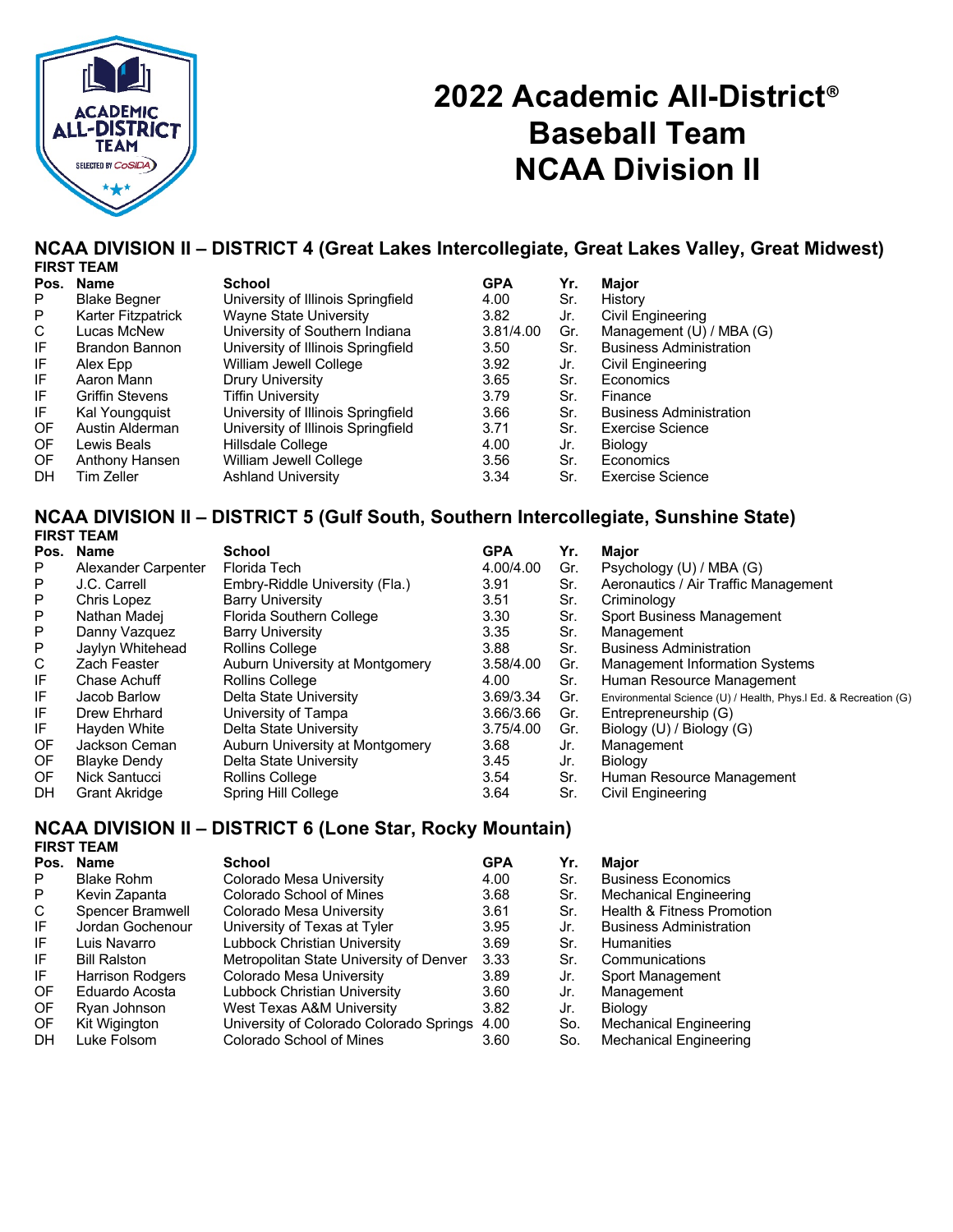

# **2022 Academic All-District**® **Baseball Team NCAA Division II**

## **NCAA DIVISION II – DISTRICT 7 (Great American, Mid-America, Northern Sun)**

|           | <b>FIRST TEAM</b>    |                                                      |            |     |                                              |
|-----------|----------------------|------------------------------------------------------|------------|-----|----------------------------------------------|
| Pos.      | <b>Name</b>          | School                                               | <b>GPA</b> | Yr. | Major                                        |
| P.        | Rvan Jares           | Augustana University                                 | 3.71       | Jr. | Marketing                                    |
| P.        | Collin Jones         | University of Central Missouri                       | 3.34       | Gr. | Occupational & Safety Management             |
| C         | Brayden Rodden       | Northeastern State University                        | 3.87       | Sr. | <b>Applied Physics</b>                       |
| IF        | Brett Ingram         | <b>Washburn University</b>                           | 3.71/3.66  | Gr. | Finance (U) / MBA (G)                        |
| IF        | Garrett McGowan      | <b>Pittsburg State University</b>                    | 3.51       | Sr. | Communication                                |
| IF        | Derek Shoen          | University of Mary                                   | 3.80       | Sr. | Sport & Leisure Management / Business Admin. |
| IF.       | Greyson Stevens      | <b>Henderson State University</b>                    | 4.00       | Sr. | Health & Human Performance                   |
| <b>OF</b> | <b>Blake Freeman</b> | Northeastern State University                        | 3.74       | Sr. | Marketing                                    |
| OF.       | Cody Smith           | <b>Harding University</b>                            | 3.97/4.00  | Gr. | Management & Business Ethics                 |
| OF.       |                      | Brennen van Breusegen University of Central Missouri | 3.81       | Sr. | Digital Media Production                     |
| <b>DH</b> | Tucker Burton        | Southern Arkansas University                         | 3.81       | Gr. | "Sports Management (U) / Kinesiology (G)     |

## **NCAA DIVISION II – DISTRICT 8 (California Collegiate, Great Northwest, Pacific West) FIRST TEAM**

| Pos. | <b>Name</b>          | <b>School</b>                | <b>GPA</b> | Yr. | Maior                                              |
|------|----------------------|------------------------------|------------|-----|----------------------------------------------------|
| P    | <b>Jack Gonzales</b> | Point Loma                   | 3.97/3.97  | Gr. | Kinesiology                                        |
| P    | Baxter Halligan      | Point Loma                   | 3.70       | Sr. | Applied Health Science                             |
| P    | Josh Verdon          | Chico State                  | 3.48       | Sr. | <b>Mechanical Engineering</b>                      |
| C    | Aaron Roose          | Azusa Pacific University     | 3.59/3.73  | Gr. | Business Administration (G)                        |
| IF   | Ryon Knowles         | Cal Poly Pomona              | 3.80/3.90  | Gr. | Sociology (U) / MBA (G)                            |
| IF   | Luke Reece           | Cal State San Marcos         | 3.75       | So. | <b>Psychological Science</b>                       |
| IF   | Mark Stanford        | Cal State San Marcos         | 3.97       | Sr. | Business Administration (U) / Entrepreneurship (G) |
| IF   | Casey Yamauchi       | University of Hawaii at Hilo | 3.70       | Jr. | Kinesiology / Communications                       |
| 0F   | Gio Del Negro        | Cal State San Bernardino     | 3.75       | Jr. | Kinesiology                                        |
| 0F   | Sammy Gonzales       | San Francisco State          | 3.93       | Sr. | <b>Business Management</b>                         |
| OF.  | Jacob Maiben         | Western Oregon University    | 3.61       | Sr. | <b>Criminal Justice</b>                            |
| DH   | Jacob Lopez          | Cal Poly Pomona              | 3.85       | So. | <b>Business Administration</b>                     |
|      |                      |                              |            |     |                                                    |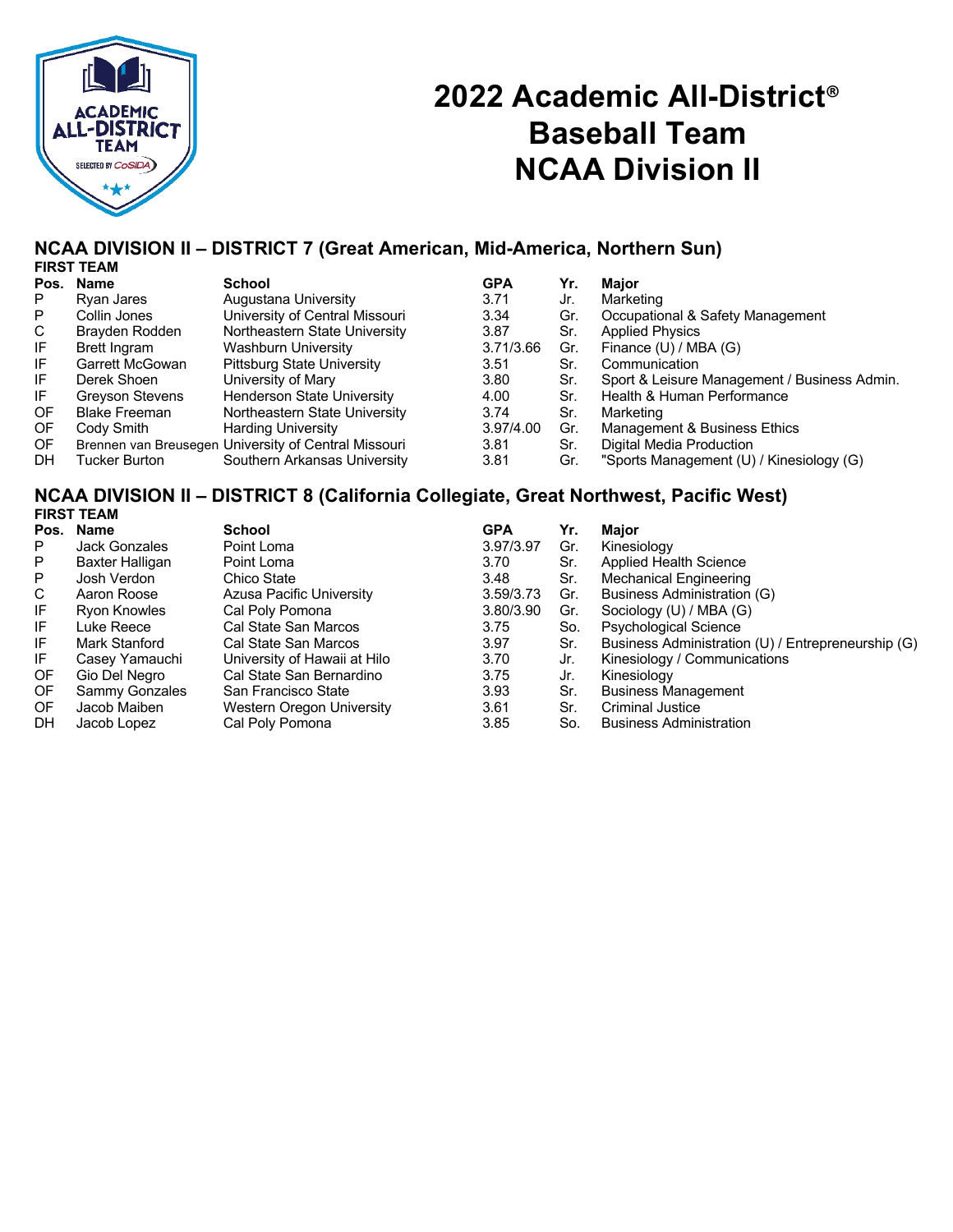

# **2022 Academic All-District**® **Baseball Team NCAA Division III**

## **NCAA DIVISION III – DISTRICT 1 (MA, ME)**

|           | <b>FIRST TEAM</b> |
|-----------|-------------------|
| Pos. Name |                   |

|     | Pos. Name            | <b>School</b>                   | <b>GPA</b> | Yr. | <b>Maior</b>                        |
|-----|----------------------|---------------------------------|------------|-----|-------------------------------------|
| P.  | Graham Cartwright    | MIT                             | 4.00       | Jr. | <b>Computer Science / Economics</b> |
| P   | Stephen Quigley      | <b>Wheaton College</b>          | 3.59       | Sr. | <b>Business</b>                     |
| C   | Ryan Sorgi           | Springfield College             | 4.00       | So. | Sport Management                    |
| IF  | Noah Bleakley        | Springfield College             | 3.77/3.92  | Gr. | <b>Business Administration</b>      |
| IF. | <b>Dylan Connors</b> | Worcester Polytechnic Institute | 3.82       | Sr. | <b>Mechanical Engineering</b>       |
| IF  | Nick Croteau         | <b>Wheaton College</b>          | 3.85       | Jr. | <b>Computer Science</b>             |
| IF  | Kosta Drosidis       | Anna Maria College              | 3.83       | Sr. | <b>Business Administration</b>      |
| OF  | Dan Frey             | <b>Brandeis University</b>      | 3.51       | Gr. | Chemistry                           |
| 0F  | Joseph Millar        | <b>Endicott College</b>         | 3.84       | Sr. | Sport Management                    |
| OF. | Miles Reid           | Tufts University                | 3.73       | Sr. | Sociology                           |
| OF  | Teddy Schoenfeld     | MIT                             | 4.00       | So. | Computer Science / Neuroscience     |
|     |                      |                                 |            |     |                                     |

### **NCAA DIVISION III – DISTRICT 2 (CT, DC, DE, MD, NH, NJ, RI, VT, WV) FIRST TEAM**

|    | <b>FINJI I LAIVI</b> |                                    |            |     |                                            |
|----|----------------------|------------------------------------|------------|-----|--------------------------------------------|
|    | Pos. Name            | <b>School</b>                      | <b>GPA</b> | Yr. | <b>Maior</b>                               |
| P  | Kieren Collins       | Johns Hopkins University           | 3.66       | Jr. | Chemical & Biomolecular Engineering        |
| P  | Scott Shield         | Wesleyan University                | 3.96       | Sr. | Computer Science / Economics / Mathematics |
| C  | K.J. Hallgren        | Drew University                    | 3.82       | Jr. | <b>Business</b>                            |
| IF | Peter Cosentino      | Montclair State University         | 3.70       | Sr. | Accounting                                 |
| IF | Colin Lombardo       | <b>William Paterson University</b> | 3.72       | Sr. | Sport Management                           |
| IF | <b>Tommy Moore</b>   | FDU-Florham                        | 3.41       | Sr. | <b>Business Administration</b>             |
| IF | Thomas Paulich       | Stevens Institute of Technology    | 3.61/3.73  | Gr. | <b>Systems Engineering</b>                 |
| OF | <b>Phil Mahlik</b>   | Kean University                    | 3.95       | Sr. | <b>Physical Education</b>                  |
| OF | Alec Ritch           | Middlebury College                 | 3.71       | Jr. | Economics                                  |
| OF | Ricky Voss           | New Jersey City University         | 3.77       | Sr. | Finance                                    |
| DH | Mitchell Schroeder   | Middlebury College                 | 3.87       | Jr. | <b>Political Science</b>                   |

### **NCAA DIVISION III – DISTRICT 3 (NY) FIRST TEAM**

|     | Pos. Name                | School                           | <b>GPA</b> | Yr. | Maior                                       |
|-----|--------------------------|----------------------------------|------------|-----|---------------------------------------------|
| P   | <b>Christopher Grome</b> | Rensselaer Polytechnic Institute | 3.93/3.83  | Gr. | Nuclear Engineering & Sciences (G)          |
| P   | Andrew Huffman           | <b>SUNY Brockport</b>            | 3.93       | Sr. | Adolescence Education                       |
| C   | Jack DiNanno             | Union College                    | 3.75       | Sr. | Economics                                   |
| C   | Gil Merod                | Ithaca College                   | 3.85       | Jr. | <b>Architectural Studies</b>                |
| IF  | Noah Campanelli          | St. John Fisher College          | 3.96       | Jr. | Finance                                     |
| IF  | Ryan Enos                | Oswego State                     | 4.00       | Sr. | Health & Wellness / Business Administration |
| IF  | Alex Luscher             | <b>Bard College</b>              | 4.00       | Sr. | Psychology                                  |
| IF  | Joseph Rende             | University of Rochester          | 3.52       | Sr. | <b>Political Science</b>                    |
| 0F  | Mat Bruno                | <b>SUNY Cortland</b>             | 3.45       | Gr. | <b>Physical Education</b>                   |
| 0F  | Ryan Mansell             | <b>SUNY Brockport</b>            | 3.57       | Sr. | <b>Physical Education</b>                   |
| OF. | <b>Brian McKinsey</b>    | University of Rochester          | 3.92       | Sr. | Political Science / Business                |
| OF. | <b>Brady Slinger</b>     | Hamilton College                 | 3.80       | Sr. | Chemistry                                   |
| DH  | Jacob Matzat             | University of Rochester          | 3.40       | Sr. | Accounting                                  |
|     |                          |                                  |            |     |                                             |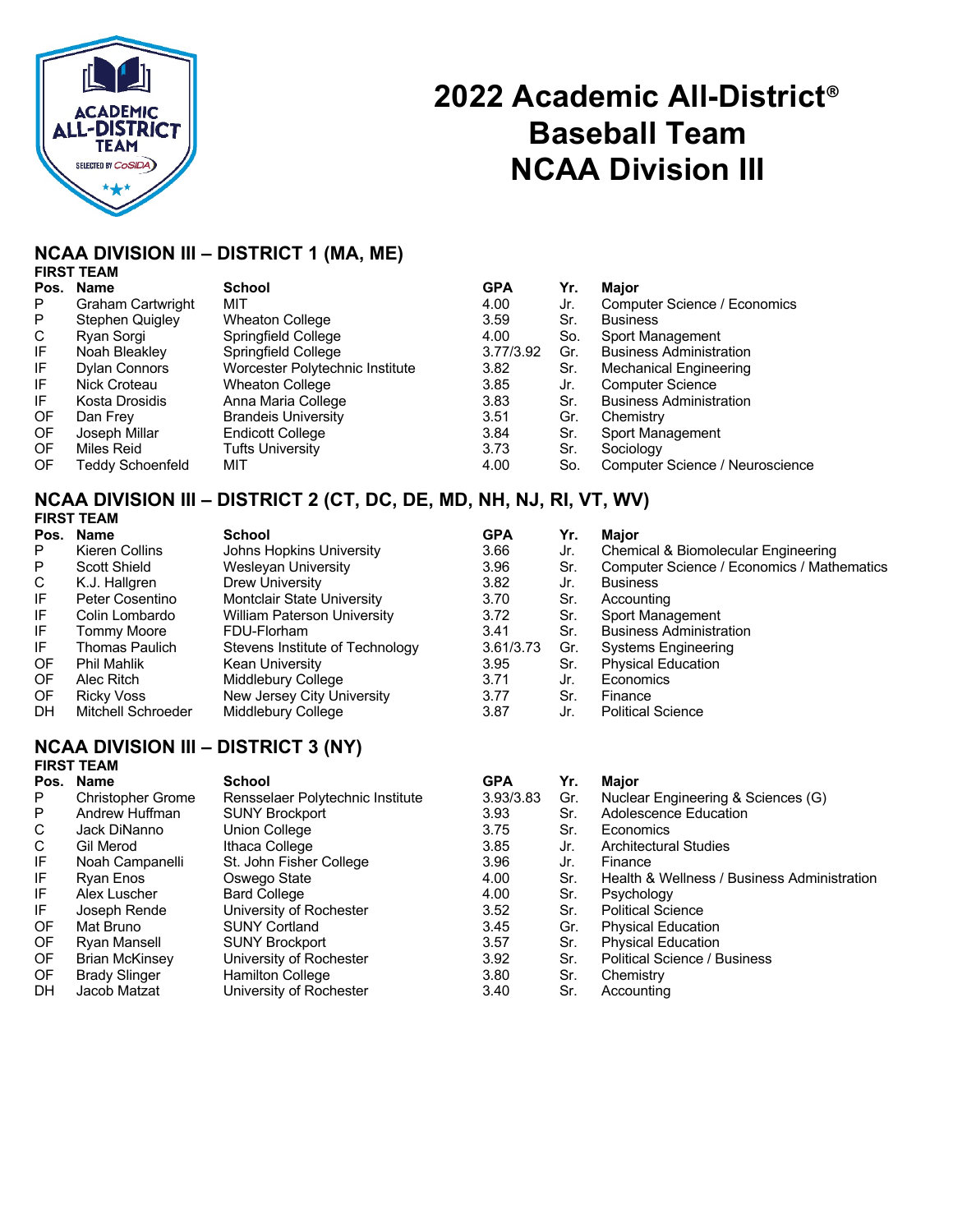

# **2022 Academic All-District**® **Baseball Team NCAA Division III**

## **NCAA DIVISION III – DISTRICT 4 (PA)**

**FIRST TEAM**

| Pos.      | Name             | <b>School</b>                   | <b>GPA</b> | Yr. | <b>Major</b>                         |
|-----------|------------------|---------------------------------|------------|-----|--------------------------------------|
| P         | Drew Harshbarger | Penn State Harrisburg           | 3.90       | Sr. | <b>Electrical Engineering</b>        |
| P         | Tyler Horvat     | Washington & Jefferson College  | 3.98       | Jr. | Finance                              |
| C         | T.J. Brasier     | <b>Gwynedd Mercy University</b> | 3.48       | Sr. | Nursing                              |
| IF        | Zack Bowen       | Penn State Behrend              | 3.69       | Sr. | <b>Computer Engineering</b>          |
| IF        | Austin Denlinger | York College (Pa.)              | 3.70       | Sr. | Civil Engineering                    |
| IF        | Anthony Rago     | Thiel College                   | 3.70       | Sr. | Criminal Justice Studies / Sociology |
| IF        | Jamin Wentling   | Thiel College                   | 3.65       | Sr. | Neuroscience                         |
| OF        | Kasey Caras      | Messiah University              | 3.95       | Sr. | <b>Actuarial Science</b>             |
| OF        | Connor Harding   | The University of Scranton      | 3.97/4.00  | Gr. | <b>Business Administration</b>       |
| OF.       | Evan Sante       | Washington & Jefferson College  | 3.98       | Jr. | Biochemistry                         |
| <b>DH</b> | Derek Holmes     | Moravian University             | 3.85       | Jr. | Economics                            |

### **NCAA DIVISION III – DISTRICT 5 (AL, AR, FL, GA, KY, MO, MS, NC, PR, SC, TN, VA) FIRST TEAM**

| 1 1139 LAW              |                                       |            |     |                                           |
|-------------------------|---------------------------------------|------------|-----|-------------------------------------------|
| Pos. Name               | School                                | <b>GPA</b> | Yr. | Major                                     |
| <b>Wesley Arrington</b> | University of Lynchburg               | 3.80       | Jr. | Sport Management                          |
| Jay Cassady             | <b>Christopher Newport University</b> | 3.85       | So. | Finance                                   |
| Carson Kulina           | Shenandoah University                 | 3.81       | Sr. | Sports Management                         |
| Josh Harvey             | Covenant College                      | 3.84       | Sr. | <b>Community Development</b>              |
| Pearce Bucher           | Shenandoah University                 | 3.70/3.90  | Gr. | Exercise Science (U) / Public Health (G)  |
| Chris Hart              | Millsaps College                      | 3.99       | Sr. | Biochemistry                              |
| Jeffrey Snider          | <b>Bridgewater College</b>            | 3.87       | Jr. | History                                   |
| Brian Wickman           | Washington and Lee University         | 3.86       | Sr. | Economics / Mathematics                   |
| Carter Ballstadt        | <b>Piedmont University</b>            | 3.74       | Sr. | <b>Business Analytics &amp; Marketing</b> |
| <b>Avery Neaves</b>     | University of Lynchburg               | 3.47       | Jr. | <b>Exercise Physiology</b>                |
| Mitchell Salvino        | Washington and Lee University         | 3.94       | Jr. | Integrated engineering                    |
| Spencer Nelson          | Methodist University                  | 3.97/3.85  | Gr. | MBA                                       |
|                         |                                       |            |     |                                           |

## **NCAA DIVISION III – DISTRICT 6 (MI, MN, WI)**

|      | <b>FIRST TEAM</b>    |                                    |            |     |                                 |
|------|----------------------|------------------------------------|------------|-----|---------------------------------|
| Pos. | Name                 | <b>School</b>                      | <b>GPA</b> | Yr. | Major                           |
| P    | Sean Hoey            | Hope College                       | 3.82       | Sr. | Secondary Education             |
| P    | Westin Muir          | University of Wisconsin-Whitewater | 3.72       | Sr. | <b>Environmental Science</b>    |
| C    | Harrison Poeszat     | Kalamazoo College                  | 3.94       | Jr. | Chemistry                       |
| IF   | Paul Hinton          | <b>Carleton College</b>            | 3.83       | Sr. | Economics / Mathematics         |
| IF   | Brant Kym            | Hope College                       | 3.97       | Sr. | Business / Economics            |
| IF   | <b>Thomas Miller</b> | Adrian College                     | 3.78/3.73  | Gr. | Sports Management               |
| IF.  | Doug Propson         | Kalamazoo College                  | 3.45       | Sr. | Economics                       |
| 0F   | <b>Blake Bean</b>    | Kalamazoo College                  | 3.31       | Sr. | <b>Business</b>                 |
| 0F   | Zach Campbell        | University of Wisconsin-Whitewater | 3.78       | Sr. | Accounting & General Management |
| OF.  | Evan Maday           | Hope College                       | 3.47       | Sr. | Civil Engineering               |
| OF.  | Cormac Madigan       | Ripon College                      | 4.00       | Sr. | Chemistry / Biology             |
| DH   | Logan Sella          | Olivet College                     | 3.60       | Sr. | Psychology                      |
|      |                      |                                    |            |     |                                 |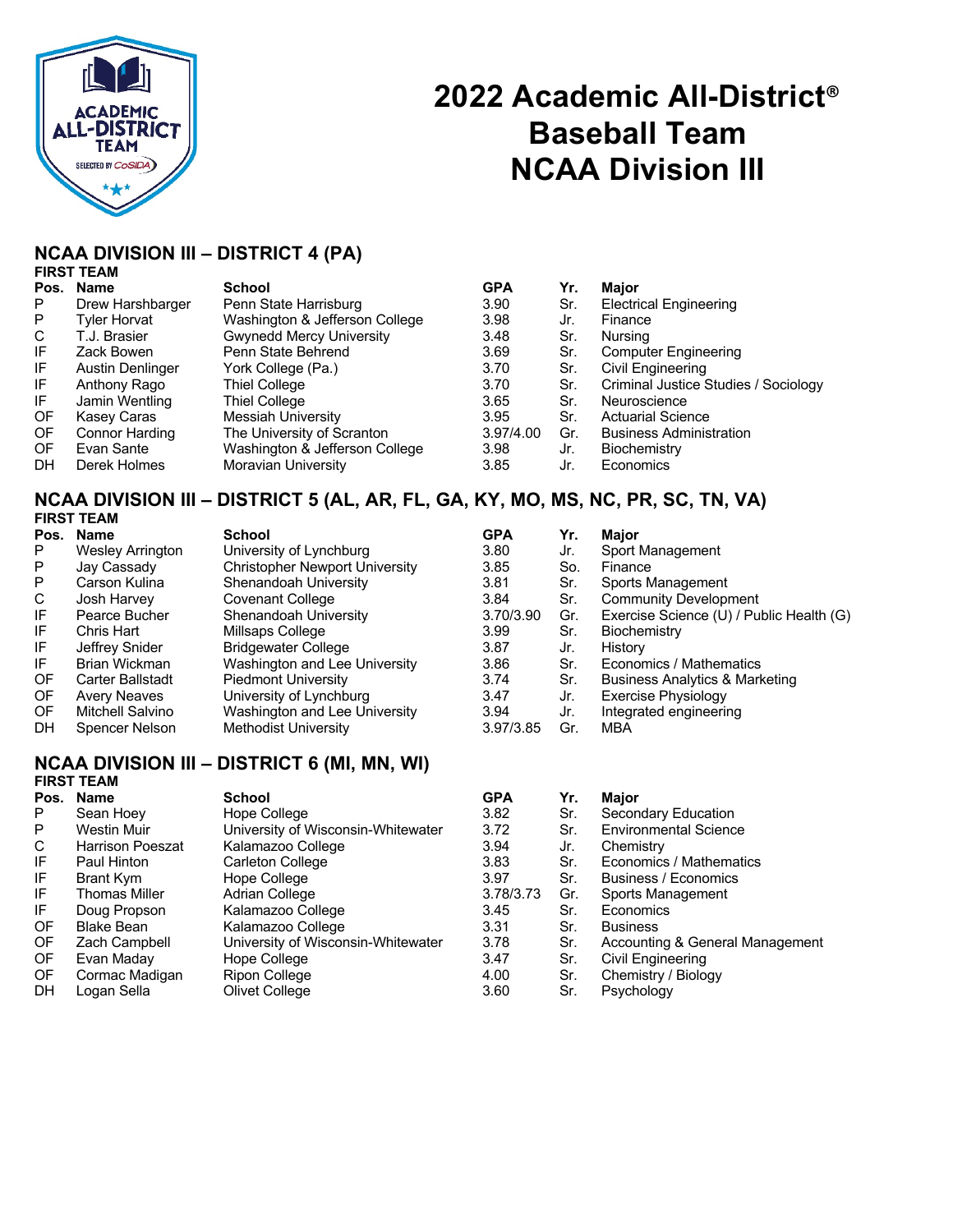

# **2022 Academic All-District**® **Baseball Team NCAA Division III**

### **NCAA DIVISION III – DISTRICT 7 (IL, IN, OH) FIRST TEAM**

| Pos. | <b>Name</b>            | <b>School</b>                       | <b>GPA</b> | Yr. | Major                            |
|------|------------------------|-------------------------------------|------------|-----|----------------------------------|
| P    | <b>Charlie Fleming</b> | Denison University                  | 3.86       | Jr. | Health, Exercise & Sport Studies |
| P    | Luke Lamm              | North Central College               | 3.86       | Sr. | Accounting                       |
| P    | Josh Wintroub          | Augustana College                   | 3.71       | Sr. | Accounting                       |
| C    | Michael Thomas         | The College of Wooster              | 3.81       | Sr. | <b>Business Economics</b>        |
| IF   | Luke Barber            | <b>Otterbein University</b>         | 3.97/4.00  | Gr. | Mechanical Engineering / MBA     |
| IF   | Josh Mesenbrink        | Rose-Hulman Institute of Technology | 3.76       | Sr. | Civil Engineering                |
| IF   | <b>Justin Sartori</b>  | Aurora University                   | 4.00/4.00  | Gr. | MBA (G)                          |
| IF   | Luke Vonderhaar        | <b>Baldwin Wallace University</b>   | 3.99       | Jr. | Accounting                       |
| OF   | Sam Edgell             | Otterbein University                | 3.88       | Sr. | <b>Actuarial Science</b>         |
| 0F   | James Marcinkowski     | Illinois College                    | 3.90/4.00  | Gr. | <b>Business Administration</b>   |
| OF.  | Ben Weaver             | Wheaton College (Illinois)          | 3.47       | Jr. | Applied Health Science           |
| DH.  | Jacob Ambuel           | <b>Aurora University</b>            | 3.73       | Sr. | <b>Business Administration</b>   |
| DH.  | <b>Blane Soper</b>     | University of Chicago               | 3.84       | Jr. | Neuroscience                     |
|      |                        |                                     |            |     |                                  |

## **NCAA DIVISION III – DISTRICT 8 (AK, AZ, CA, CO, HI, IA, ID, KS, LA, MT, ND, NE) (NM, NV, OK, OR, SD, TX, UT, WA, WY, Canada) FIRST TEAM**

| Pos. | <b>Name</b>             | <b>School</b>                 | <b>GPA</b> | Yr. | Maior                                                                      |
|------|-------------------------|-------------------------------|------------|-----|----------------------------------------------------------------------------|
| P    | <b>Harrison Durow</b>   | <b>Trinity University</b>     | 3.58       | So. | Finance                                                                    |
| P    | Davis Pasco             | Loras College                 | 3.86       | Jr. | Sport Management / Business Analytics                                      |
| C    | Cooper Foard            | <b>Chapman University</b>     | 3.54       | Sr. | Advertising / Political Science                                            |
| C    | John Haimowitz          | Nebraska Wesleyan University  | 3.74       | Jr. | <b>Communication Studies</b>                                               |
| IF   | Max Cullen              | Loras College                 | 3.93       | Jr. | Biology / Spanish                                                          |
| IF   | Luke Fennelly           | Loras College                 | 3.72       | Sr. | Electromechanical Engineering & Business Admin.                            |
| IF   | Derek Kolbush           | Nebraska Wesleyan University  | 3.46/3.46  | Gr. | <b>Business Administration</b>                                             |
| IF   | MJ Metz                 | <b>Trinity University</b>     | 3.67       | Sr. | <b>Business Management</b>                                                 |
| IF   | <b>Mitch Pomerov</b>    | University of Dubuque         | 3.94       | Sr. | Wellness & Exercise Science                                                |
| IF   | Luke Werkmeister-Martin | Willamette University         | 3.95       | Jr. | Economics                                                                  |
| OF   | Max Goodhue             | <b>Wartburg College</b>       | 3.67       | Sr. | Exercise Science                                                           |
| OF   | <b>Will Kelley</b>      | East Texas Baptist University | 3.51       | Sr. | Sports Management                                                          |
| OF.  | Connor Lemma            | Pacific Lutheran University   | 3.88       | Sr. | Mathematics / Philosophy / Hispanic Studies / Holocaust & Genocide Studies |
| OF   | A.J. Liu                | University of Texas at Dallas | 3.87       | Sr. | <b>Healthcare Studies</b>                                                  |
| OF   | Caden Mathewson         | Buena Vista University        | 3.78       | Jr. | Accounting                                                                 |
| DH   | Jase Jones              | East Texas Baptist University | 3.75       | Sr. | <b>Business Administration</b>                                             |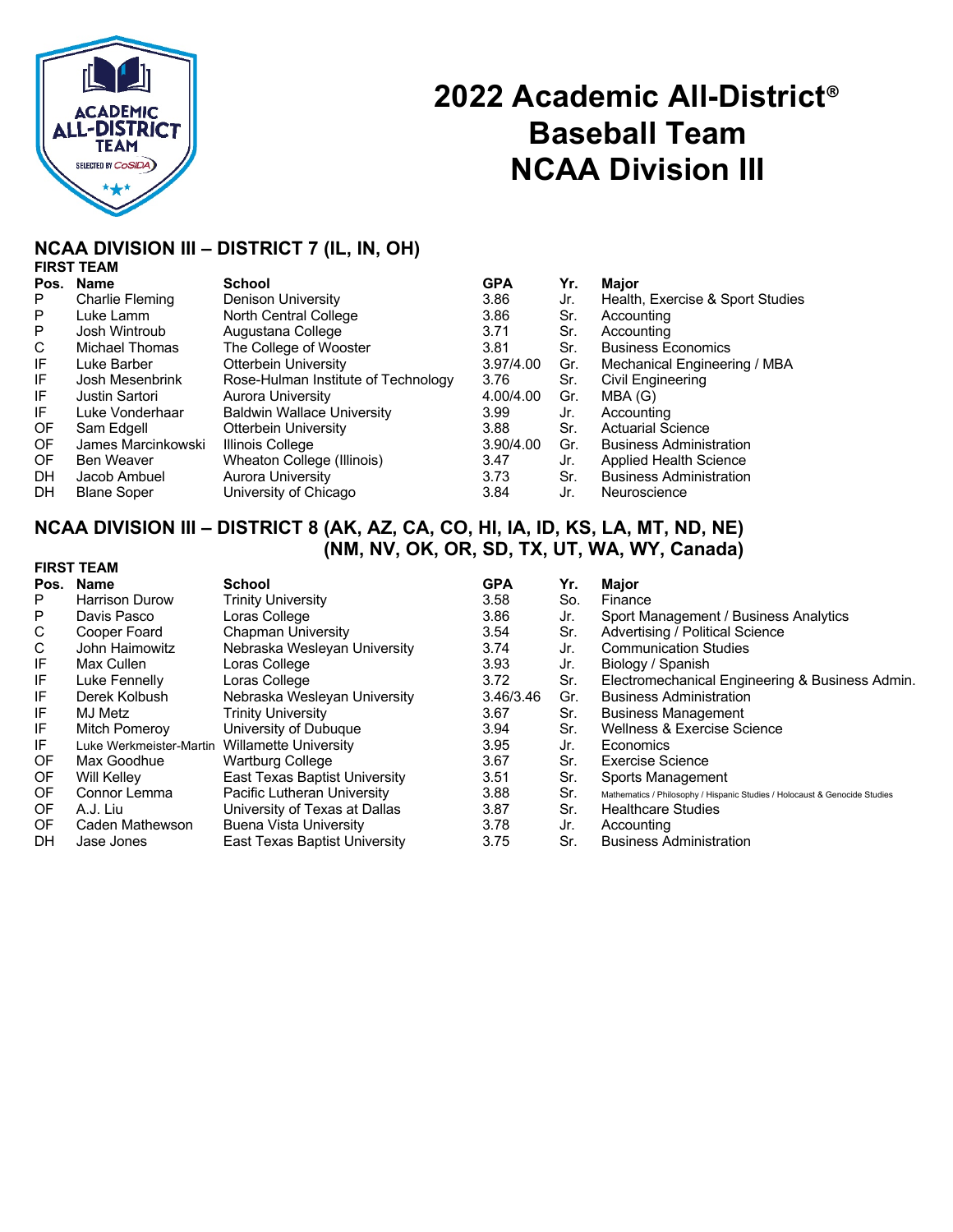

## **2022 Academic All-District**® **Baseball Team NAIA**

## **NAIA – DISTRICT 1 (AL, CT, DC, DE, FL, GA, MA, MD, ME, MI, NC) (NH, NJ, NY, OH, PA, PR, RI, SC, VA, VT, WV)**

|      | <b>FIRST TEAM</b>     |                                   |            |     |                                    |  |  |  |  |
|------|-----------------------|-----------------------------------|------------|-----|------------------------------------|--|--|--|--|
| Pos. | <b>Name</b>           | School                            | <b>GPA</b> | Yr. | <b>Major</b>                       |  |  |  |  |
| P    | <b>Garrett Martin</b> | Middle Georgia State University   | 3.44       | Sr. | Criminal Justice                   |  |  |  |  |
| P    | Alek Wietrzykowski    | Lawrence Technological University | 3.45/3.74  | Gr. | <b>Business Management</b>         |  |  |  |  |
| C    | Zach Mazur            | Keiser University                 | 3.40       | Jr. | Sports Management                  |  |  |  |  |
| IF   | Tim Bouchard          | <b>Keiser University</b>          | 3.38       | Sr. | Sports Management                  |  |  |  |  |
| IF   | Jake Glover           | Mount Vernon Nazarene University  | 3.83/3.83  | Gr. | Sports Management (U) / MBA (G)    |  |  |  |  |
| IF   | Tarik Latchmansingh   | <b>Montreat College</b>           | 3.66       | Sr. | <b>Business Administration</b>     |  |  |  |  |
| IF   | Kyran Russ            | <b>USCB</b>                       | 4.00       | Sr. | <b>Business Administration</b>     |  |  |  |  |
| IF   | Christopher Schoeller | St. Thomas University (Fla.)      | 4.00       | Jr. | Applied Mathematics & Data Science |  |  |  |  |
| IF   | Ryan Wilson           | Middle Georgia State University   | 3.55       | Jr. | <b>Aviation Science</b>            |  |  |  |  |
| 0F   | <b>Thomas Broyles</b> | Southeastern University           | 3.70/3.70  | Gr. | Sports Management (G)              |  |  |  |  |
| 0F   | Nick Olsen            | Lawrence Technological University | 4.00       | So. | Nursing                            |  |  |  |  |
| OF   | Rafael Padilla        | <b>Montreat College</b>           | 3.34       | Sr. | Exercise Science                   |  |  |  |  |

### **NAIA – DISTRICT 2 (AR, IL, IN, KY, LA, MS, TN) FIRST TEAM**

|           | Pos. Name              | <b>School</b>                     | <b>GPA</b> | Yr. | <b>Major</b>                                |
|-----------|------------------------|-----------------------------------|------------|-----|---------------------------------------------|
| P         | Jake Engelkes          | Indiana Wesleyan University       | 4.00       | Jr. | Finance and Entrepreneurship                |
| P         | Noah Huseman           | <b>Taylor University</b>          | 3.61       | Sr. | <b>English Education</b>                    |
| P         | Ethan Underwood        | <b>Olivet Nazarene University</b> | 3.92       | Jr. | Engineering                                 |
| C         | Magruder O'Bannon      | <b>William Carey University</b>   | 3.88       | Sr. | Biology                                     |
| IF        | Payton Alexander       | Loyola University (La.)           | 3.84       | Sr. | <b>Biology</b>                              |
| IF        | <b>Allen Dennis</b>    | Loyola University (La.)           | 3.79       | Sr. | <b>Biology</b>                              |
| IF        | Eric Maffie            | University of St. Francis (IL)    | 3.89/3.89  | Gr. | Marketing (U) / Business Administration (G) |
| IF        | Nick Rusche            | <b>Taylor University</b>          | 3.57       | Sr. | <b>Environmental Science</b>                |
| IF        | Kade Vander Molen      | <b>Taylor University</b>          | 3.78       | Jr. | Exercise Science                            |
| 0F        | Wille Baez             | <b>Central Baptist College</b>    | 3.33       | Sr. | Kinesiology Exercise Science                |
| OF.       | Sean Cheely            | University of the Cumberlands     | 4.00       | Gr. | <b>Criminal Justice</b>                     |
| OF.       | <b>Conner Crawford</b> | <b>Taylor University</b>          | 3.75       | Sr. | <b>Exercise Science</b>                     |
| <b>DH</b> | Chris Griffin          | Grace College                     | 3.50       | Sr. | Sport Management                            |